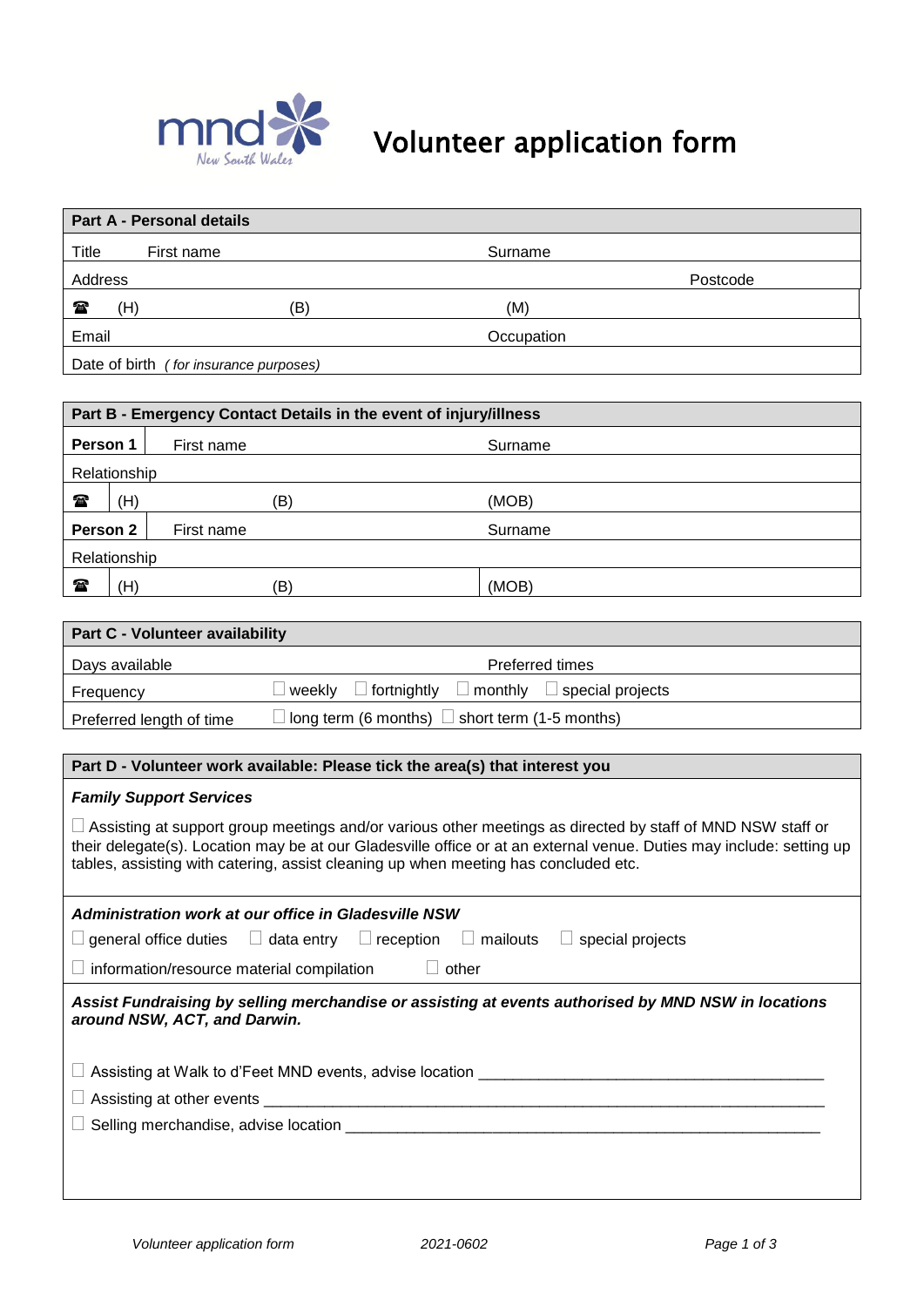

### Volunteer application form

#### *Ambassador volunteer*

 $\Box$  Representing MND NSW in the community by giving speeches/talks/presentations to groups such as schools, service and community clubs and collecting money and gifts donated from various sources in your local community.

Advise preferred location

#### *Practical support*

- $\Box$  Assisting in the equipment area, gardening or handyman work
- $\Box$  Other, provide details

#### **Part E** *-* **Medical History**

Do you have any medical or health related condition(s) that may affect your performance as a volunteer or might influence the type of volunteer work that you do? (eg injury, allergy, illness or conditions such as diabetes or epilepsy etc). Please also include details of management strategies and/or medication. Yes/No *(If yes, provide details)*

#### **Part F - Getting to know you**

How did you find out about the MND NSW Volunteer Program?

Please outline any previous experience you have had with MND.

Do you have any previous or current volunteering experience?

What were your reasons for volunteering with MND NSW?

What skills/talents/experience/qualifications can you bring to the volunteer role?

What is your current work status? (full time, part time, casual, retired, student)

| What is the name of your employer? (optional) |  |  |
|-----------------------------------------------|--|--|
|                                               |  |  |

| How would you describe your computer skills? |
|----------------------------------------------|
|----------------------------------------------|

| $\Box$ non-existent | $\Box$ basic | $\Box$ very good |
|---------------------|--------------|------------------|
|                     |              |                  |

I am comfortable with: □ Word □ Excel □ Internet □ Data Entry □ Publisher

| $\Box$ excellent |  |
|------------------|--|
|                  |  |